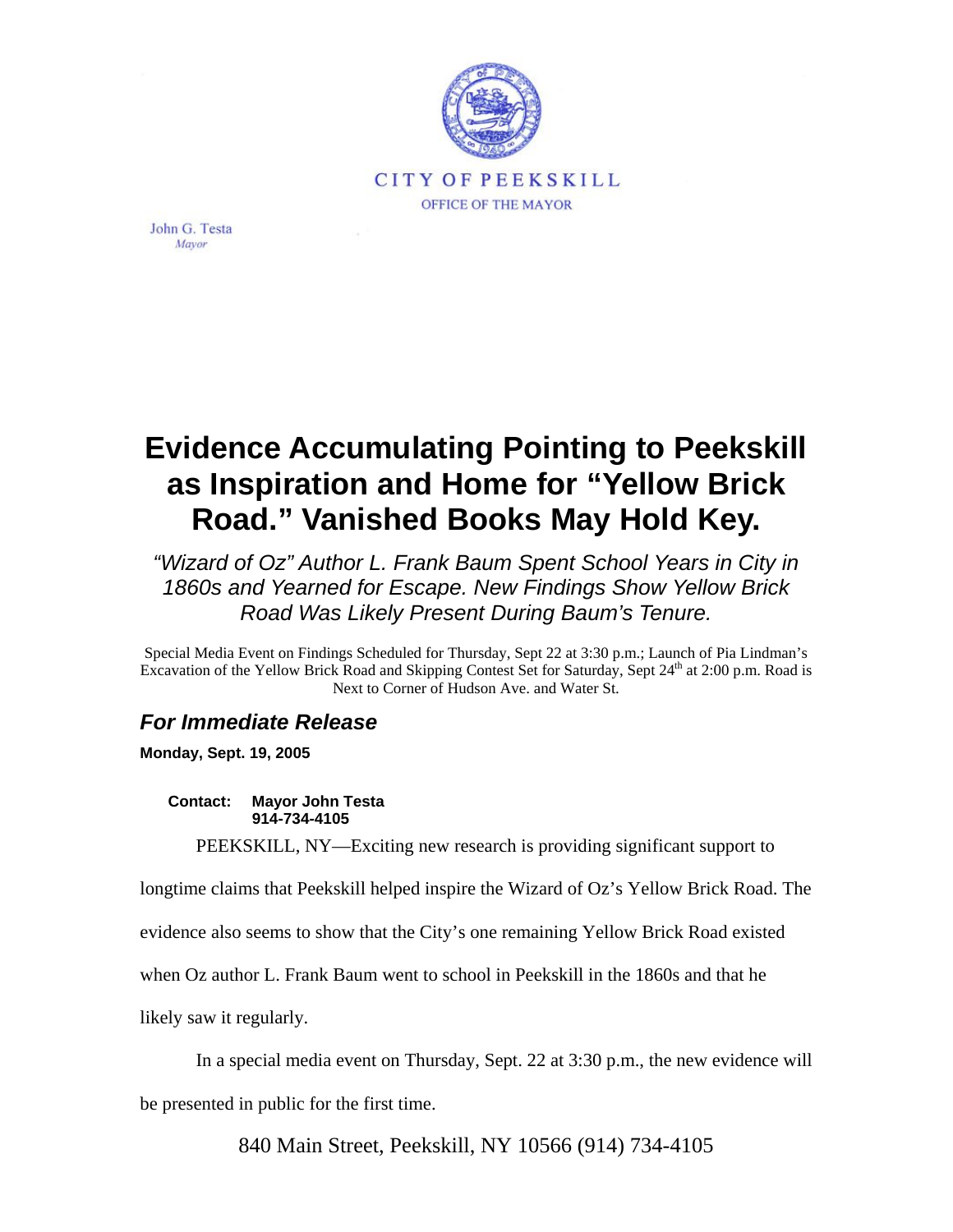Strong visuals will be available, including historic maps, video documenting the research leading to new discoveries, actual yellow bricks from the Yellow Brick Road, and a modern reprint of the Oz first edition. Mayor Testa and artist Pia Lindman will also be in attendance.

Another event will take place Saturday, Sept.  $24<sup>th</sup>$  at 2:00 p.m. That's when Lindman plans to stage a skipping contest on the newly repaired Yellow Brick Road. "All dance styles, if any, are welcome," Lindman says. "Contestants can be of any age, sex or physical orientation. The disabled are welcome. Little dogs are also welcome, but they must be nice little dogs," she says. Contestants can skip alone or as a group, and families can enter together. Prizes will be awarded.

Some key pieces of evidence in the story went missing during the dissolution of the Peekskill Military Academy in the 1960s—a complete set of first editions of The Wizard of Oz series that were donated to the Peekskill Military Academy by Baum. He signed each copy. The exact wording of the inscriptions would provide key evidence about his relationship with Peekskill, but the text has currently been lost. First editions of "Oz" in excellent condition can cost \$20,000. A signed book would be worth far more than that.

Baum spent two of the most difficult, challenging years of his life at the Peekskill Military Academy during which he desperately yearned for escape. As he went too and from school and made his way through Peekskill, he would have almost had to pass by a short stretch of yellow brick road by the City's waterfront. Recent excavations and scholarly efforts have shown that this road almost certainly existed when he was in town.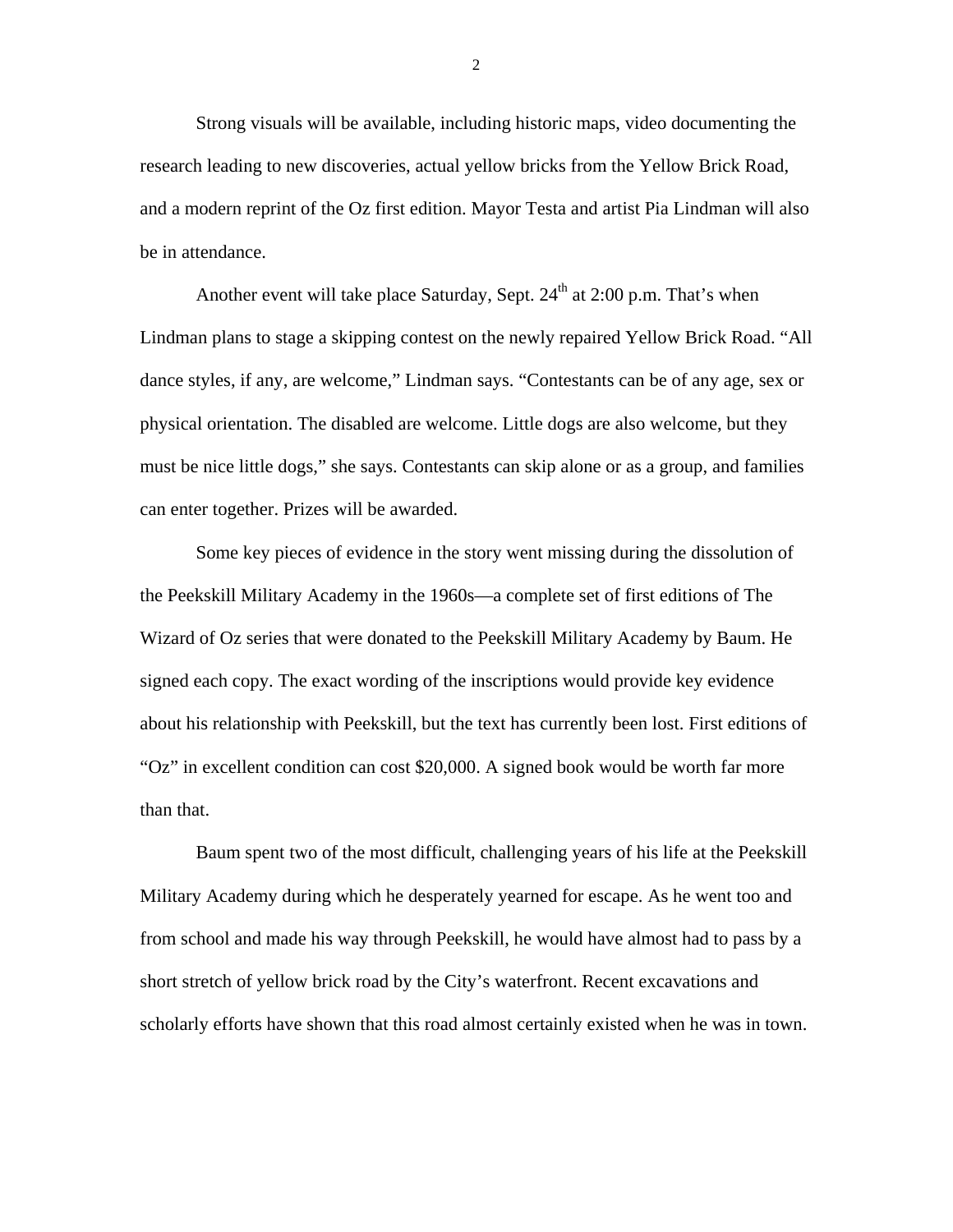In a research effort sponsored by the Hudson Valley Center for Contemporary Art and supported by the City of Peekskill, numerous details about both the City and Baum's time in it have been unearthed. One stunning surprise: the fact that the bricks in Yellow Brick Road were not made in the 1890s, as was previously assumed, but well before 1870. This is critical because Baum attended the Peekskill Military Academy in school years 1868 and 1869.

Artist Pia Lindman, a Fellow at MIT and a Fulbright Scholar, is the driving force behind the effort. She undertook the campaign as part of The Peekskill Project, a series of dozens of artistic efforts focused on the City of Peekskill that will take place and be presented starting the weekend of Sept. 24<sup>th</sup>. Lindman will present her art project with the title "The Launch of The Excavation of the Yellow Brick Road" in Peekskill, NY.

When she began her "Excavation" several months ago, Lindman was looking to dig up information and history as well as national collective imagination embedded in the roads of Peekskill. After she secured the support of Peekskill Mayor John G. Testa, she was able to do all of these things.

Part of the reason for Testa's intensive support is that he himself is a crucial part of Baum's Peekskill story. Although records show that Baum had a tough time going to school in the City, he always considered himself an alumnus and felt he had learned much while attending the institution.

No sign of this was clearer than the signed first editions of every one of the Oz books that Baum sent to the Academy. Baum wrote 14 Oz books between 1900 and his death in 1919. One of Testa's most powerful childhood memories is seeing those books in the Peekskill Military Academy Museum when he was less than 10 years old.

3